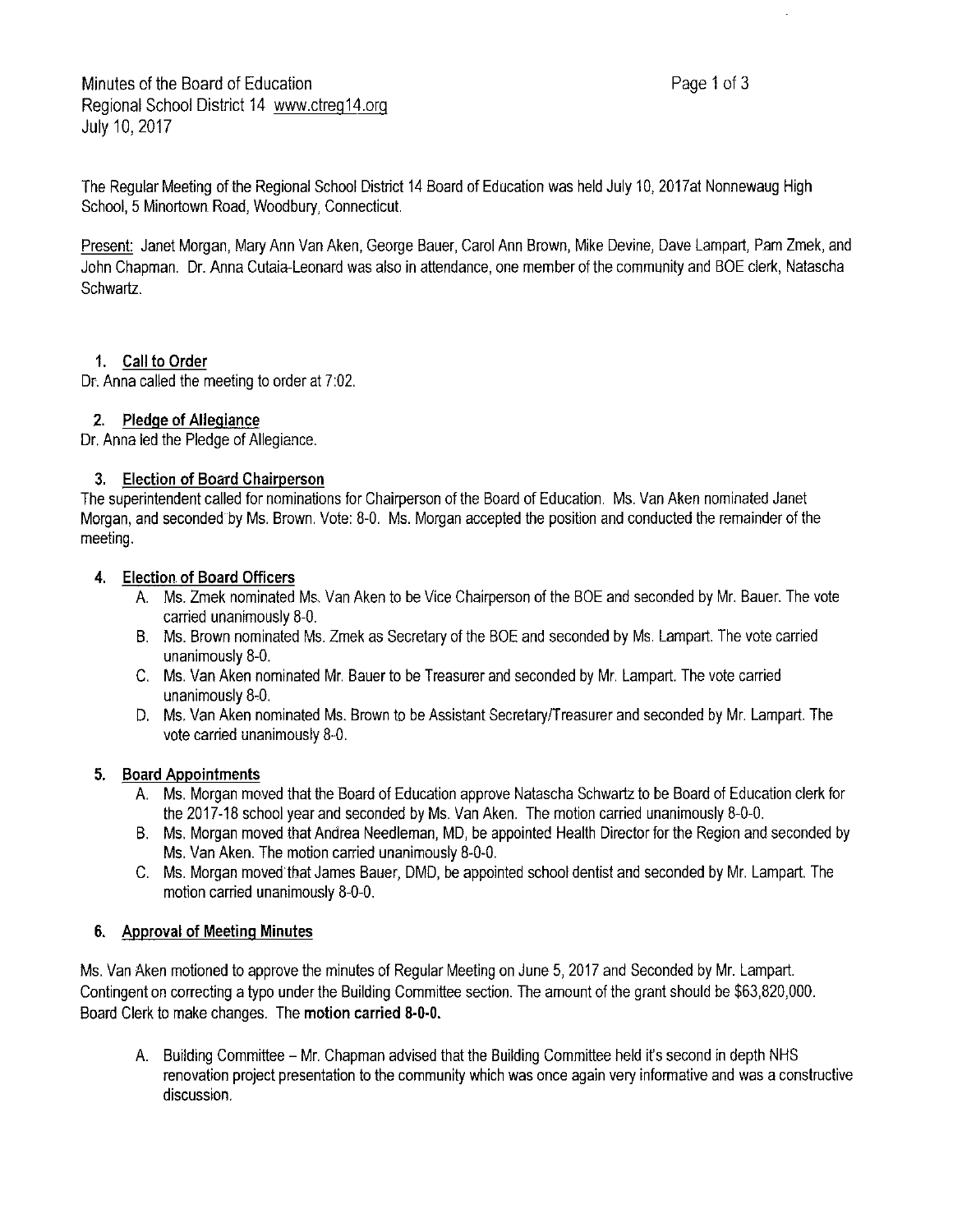# Minutes of the Board of Education **Page 2of 3** Regional School District 14 www.ctreg14.org July 10, 2017

B. Community Relations Committee - Articulated goals for upcoming year. Vision for committee being worked on and the committee is in the beginning phase of discussing afollow-up Community Conversation to be held sometime in October.

#### **6. Board Chair Comments**

**A.** Ms. Morgan advised that she would like to have one BOE member from each town along with two citizens from each town to gather information regarding our facilities. This advisory committee would meet with groups and liaisons and will go hand in hand with doing a feasibility study using a  $3<sup>rd</sup>$  party provider. The feasibility study would be shown from an operations perspective, capturing such information as maximum/minimum number of students per school for efficient operations and developing areport to present to community as well as the BOE. Dr. Anna mentioned that the Region must develop an RFP to scope out and share with finance committee as to what the region is looking for as product. Mr. Chapman mentioned the posslbillty of looking at the 10 year plan rather than afeasibility study. Mr. Bauer suggested having the committee look at helping to draw up the RFP. Ms. Morgan would like to use the community conversation to discuss this.

#### 7. Public **Comment-**

Ms. Paulino asked aseries of questions to which Ms. Morgan requested they be sent to the BOE via email correspondence to give them time to gather the information and to-get back to her in a timely manner.

The following questions were asked:

- Has the software bug on Region 14's website affecting the posting of agenda and minutes online been resolved, and if not, when does the BOE anticipate its' resolution?
- Is there a reason why the district decided not to promote the Commissioner of Education's 2017 summer math challenge?
- Have any discussions taken place in regards to the CSDE's report of the Commissioner's Council of Mathematics which identified best practices for the school districts and are any of the recommendations being planned for the upcoming school year?
- Are there plans to increase the time allotted for math instruction the middle school next year and has the administration given consideration to hiring math coaches?
- Would the Region 14 BOE give consideration to adopting asimilar hiring of certified staff policy as Region 15's newly adopted policy and discussing it further during a future BOE meeting?

#### **8. Old Business** - **NONE**

#### **9. New Business**

**A.** Ms. Zmek moved to award the bid for Roofing Repairs/Replacement to Scholar Painting LLC, 2 Klarides Village Dr #145, Seymour, CT and seconded by Mr. B. The **motion carried unanimously 8-0-0.**